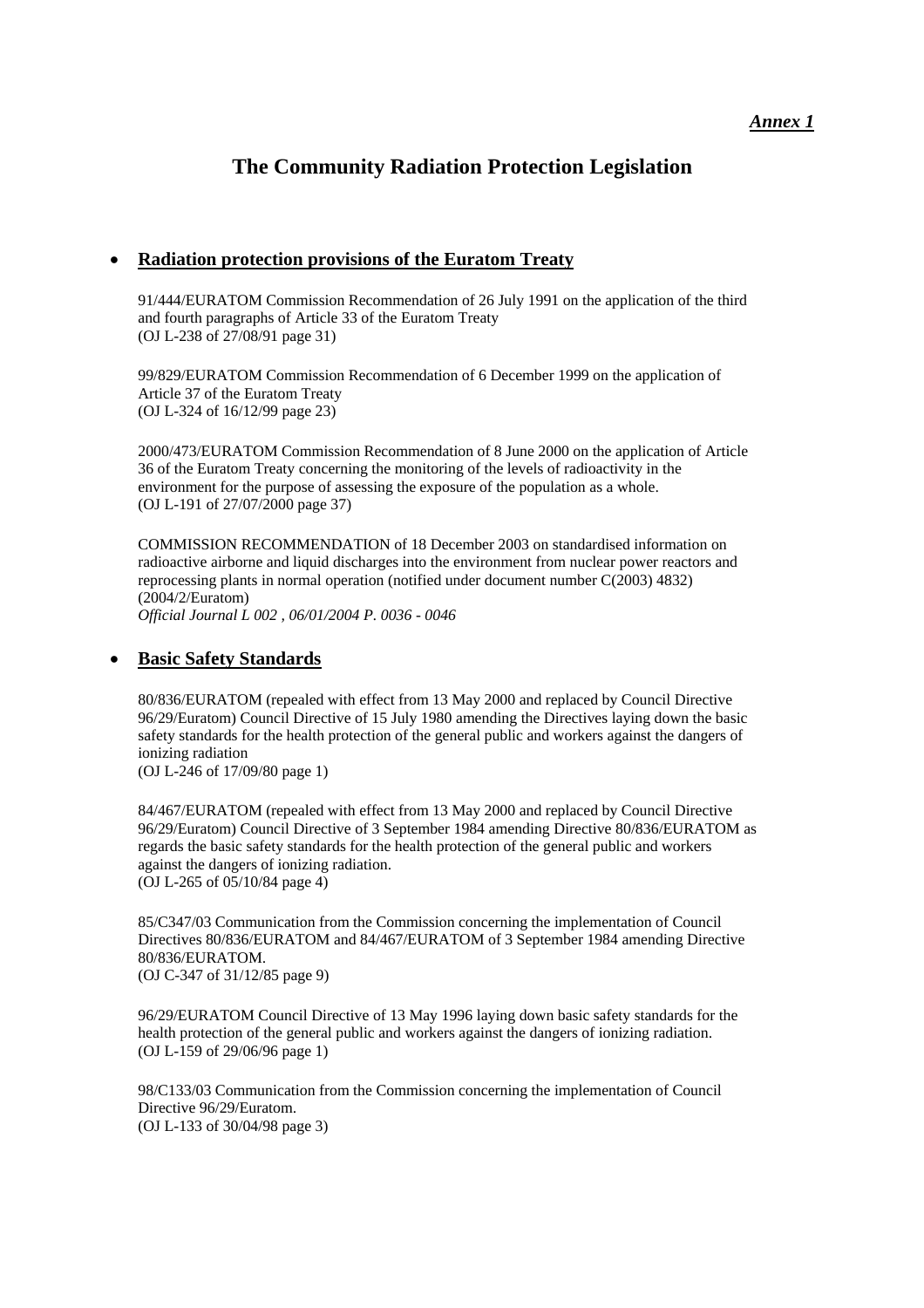# • **Radiation Protection in the medical field**

#### [84/466/EURATOM](http://europa.eu.int/comm/energy/nuclear/radioprotection/doc/legislation/84466_en.pdf)

(repealed with effect from 13 May 2000 and replaced by Council Directive 97/43/Euratom) Council Directive of 3 September 1984 laying down basic measures for the radiation protection of persons undergoing medical examination or treatment. (OJ L-265 of 05/10/84 page 1)

#### [97/43/EURATOM](http://europa.eu.int/comm/energy/nuclear/radioprotection/doc/legislation/9743_en.pdf)

Council Directive of 30 June 1997 on health protection of individuals against the dangers of ionizing radiation in relation to medical exposure, and repealing Directive 84/466/EURATOM. (OJ L-180 of 09/07/97 page 22)

## • **Radon**

[90/143/EURATOM](http://europa.eu.int/comm/energy/nuclear/radioprotection/doc/legislation/90143_en.pdf) Commission Recommendation of 21 February 1990 on the protection of the public against indoor exposure to radon. (OJ L-80 of 27/03/90 page 26)

[2001/928/EURATOM](http://europa.eu.int/comm/energy/nuclear/radioprotection/doc/legislation/01928_en.pdf) Commission Recommendation of 20 December 2001 on the protection of the public against exposure to radon in drinking water supplies. (OJ L-344 of 28/12/2001 page 85)

### • **Information**

[87/600/EURATOM](http://europa.eu.int/comm/energy/nuclear/radioprotection/doc/legislation/87600_en.pdf) Council Decision of 14 December 1987 on Community arrangements for the early exchange of information in the event of a radiological emergency. (OJ L-371 of 30/12/87 page 76)

[89/618/EURATOM](http://europa.eu.int/comm/energy/nuclear/radioprotection/doc/legislation/89618_en.pdf) Council Directive of 27 November 1989 on informing the general public about health protection measures to be applied and steps to be taken in the event of a radiological emergency. (OJ L-357 of 07/12/89 page 31)

[91/C103/03](http://europa.eu.int/comm/energy/nuclear/radioprotection/doc/legislation/91c10303_en.pdf) Commission Communication on the implementation of Council Directive 89/618/EURATOM. (OJ C-103 of 19/04/91 page 12)

### • **Contamination of foodstuffs and feedingstuffs**

#### **Post-Chernobyl**

[737/90/EEC](http://europa.eu.int/comm/energy/nuclear/radioprotection/doc/legislation/90737_en.pdf) Council Regulation No 737/90 of 22 March 1990 on the conditions governing imports of agricultural products originating in third countries following the accident at the Chernobyl nuclear power-station.

(OJ L-82 of 29/03/90 page 1)

616/2000/EC Council Regulation No 616/2000 of 20 March 2000 amending Regulation (EEC) No 737/90 on the conditions governing imports of agricultural products originating in third countries following the accident at the Chernobyl nuclear power station. (OJ L-75 of 24/03/2000 page 1)

[1609/2000/EC](http://europa.eu.int/comm/energy/nuclear/radioprotection/doc/legislation/001609_en.pdf) Commission Regulation No 1609/2000 of 24 July 2000 establishing a list of products excluded from the application of Council Regulation (EEC) No 737/90 on the conditions governing imports of agricultural products originating in third countries following the accident at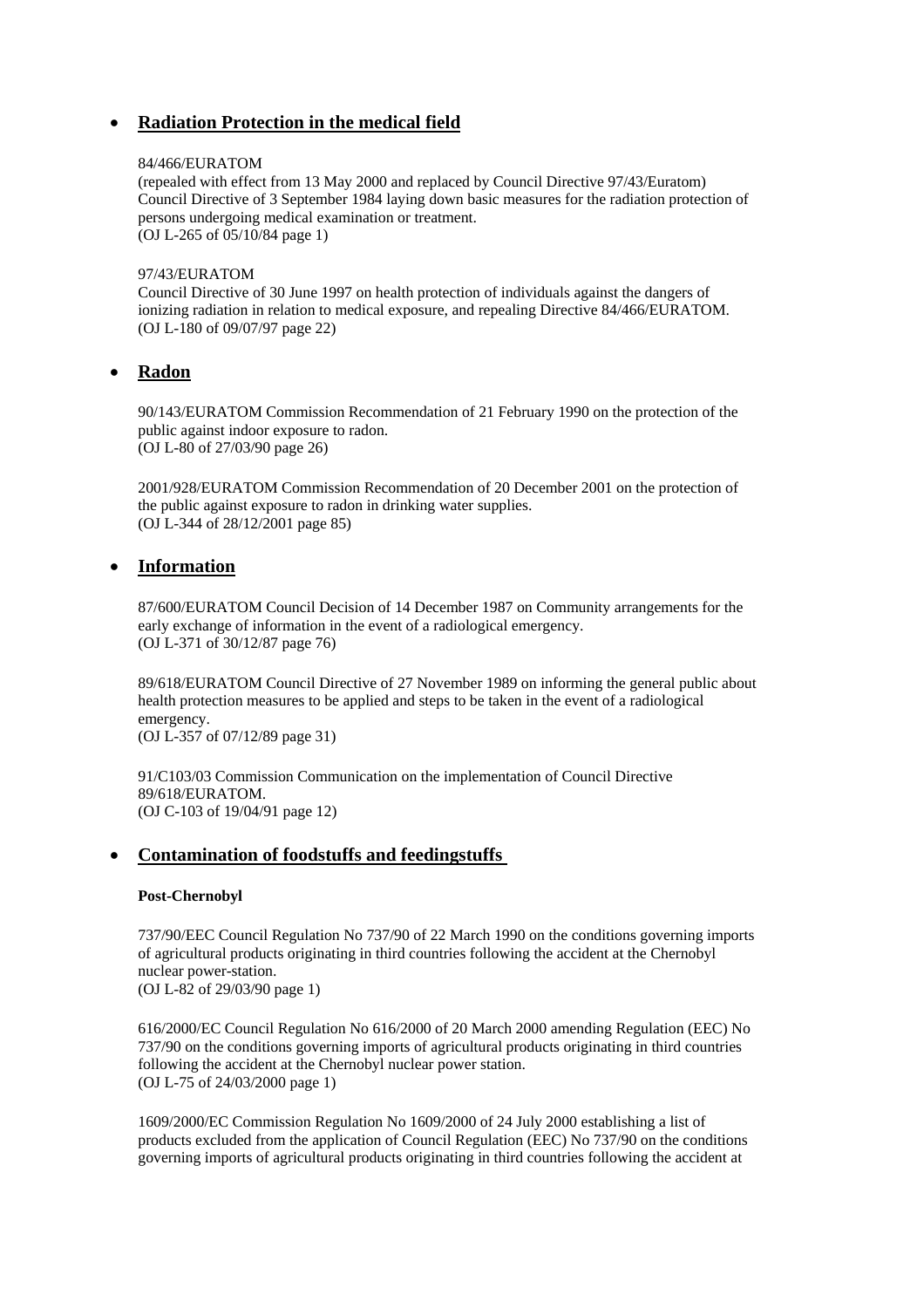the Chernobyl nuclear power station. (OJ L-185 of 25/07/2000 page 27)

[1661/99/EC](http://europa.eu.int/comm/energy/nuclear/radioprotection/doc/legislation/991661_en.pdf) Commission Regulation No 1661/99 of 27 July 1999 laying down detailed rules for the application of Council Regulation (EEC) No 737/90 on the conditions governing imports of agricultural products originating in third countries following the accident at the Chernobyl nuclear power-station. (OJ L-197 of 29/07/99 page 17)

[1621/2001/EC](http://europa.eu.int/comm/energy/nuclear/radioprotection/doc/legislation/011621_en.pdf) Commission Regulation No 1621/2001 of 8 August 2001 amending Regulation (EC) No 1661/1999 as regards the export certificate required for agricultural products and the list of customs offices permitting the declaration of products for free circulation in the Community. (OJ L-215 of 09/08/01 page 17)

[1608/2002/EC](http://europa.eu.int/smartapi/cgi/sga_doc?smartapi!celexplus!prod!DocNumber&lg=en&type_doc=Regulation&an_doc=2002&nu_doc=1608) Commission Regulation (EC) No 1608/2002 of 10 September 2002 amending Regulation (EC) No 1661/1999 as regards the list of customs offices permitting the declaration of products for free circulation in the Community

[274/2003/EURATOM](http://europa.eu.int/comm/energy/nuclear/radioprotection/doc/legislation/l_09920030417en00550056_en.pdf) 

# • **Future accidents**

[3954/87/EURATOM](http://europa.eu.int/comm/energy/nuclear/radioprotection/doc/legislation/873954_en.pdf) Council Regulation No 3954/87 of 22 December 1987 laying down maximum permitted levels of radioactive contamination of foodstuffs and of feedingstuffs following a nuclear accident or any other case of radiological emergency. (OJ L-371 of 30/12/87 page 11)

[2218/89/EURATOM](http://europa.eu.int/comm/energy/nuclear/radioprotection/doc/legislation/892218_en.pdf) Council Regulation No 2218/89 of 18 July 1989 amending Regulation 87/3954/EURATOM laying down maximum permitted levels of radioactive contamination of foodstuffs and of feedingstuffs following a nuclear accident or any other case of radiological emergency.

(OJ L-211 of 27/07/89 page 1)

[770/90/EURATOM](http://europa.eu.int/comm/energy/nuclear/radioprotection/doc/legislation/90770_en.pdf) Commission Regulation No 770/90 of 29 March 1990 laying down maximum permitted levels of radioactive contamination of feedingstuffs following a nuclear accident or any other case of radiological emergency. (OJ L-83 of 29/03/90 page 78)

[944/89/EURATOM](http://europa.eu.int/comm/energy/nuclear/radioprotection/doc/legislation/89944_en.pdf) Commission Regulation No 944/89 of 12 April 1989 laying down maximum permitted levels of radioactive contamination in minor foodstuffs and of feedingstuffs following a nuclear accident or any other case of radiological emergency. (OJ L-101 of 13/04/89 page 17)

[2219/89/EEC](http://europa.eu.int/comm/energy/nuclear/radioprotection/doc/legislation/892219_en.pdf) Council Regulation No 2219/89 of 18 July 1989 on the special conditions for exporting foodstuffs and feedingstuffs following a nuclear accident or any other case of radiological emergency. (OJ L-211 of 22/07/89 page 4)

### • **Outside workers**

[90/641/EURATOM](http://europa.eu.int/comm/energy/nuclear/radioprotection/doc/legislation/90641_en.pdf) Council Directive of 4 December 1990 on the operational protection of outside workers exposed to the risk of ionizing radiation during their activities in controlled areas. (OJ L-349 of 13/12/90 page 21)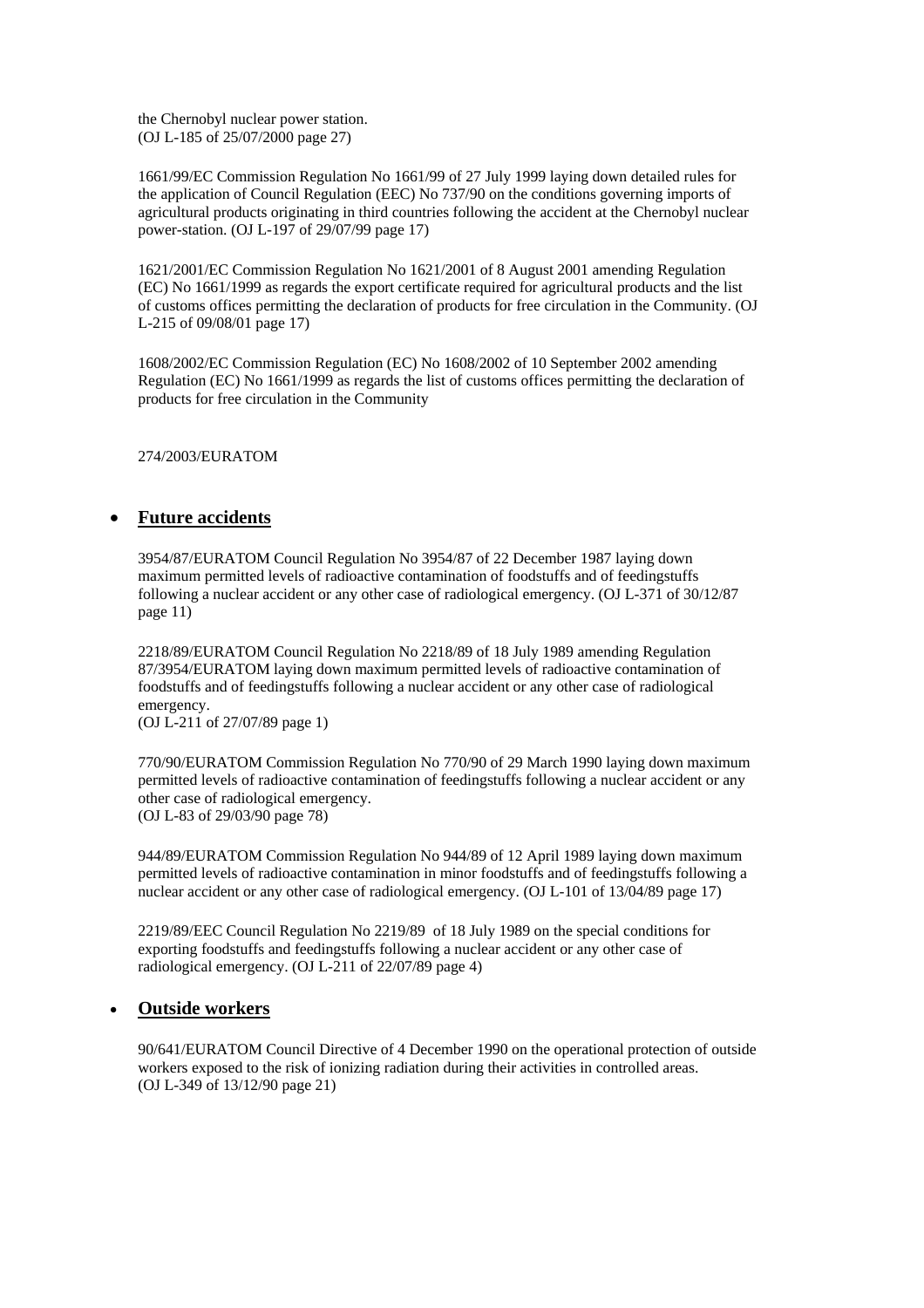## • **Shipments of radioactive waste and substances**

[92/3/EURATOM](http://europa.eu.int/comm/energy/nuclear/radioprotection/doc/legislation/923_en.pdf) Council Directive of 3 February 1992 on the supervision and control of shipments of radioactive waste between Member States and into and out of the Community. (OJ L-35 of 12/02/92 page 24)

[94/C224/02](http://europa.eu.int/comm/energy/nuclear/radioprotection/doc/legislation/94c22402_en.pdf) Communication concerning Council Directive 92/3/EURATOM. (OJ C-224 of 12/08/94 page 2)

[93/552/EURATOM](http://europa.eu.int/comm/energy/nuclear/radioprotection/doc/legislation/93552_en.pdf) Commission Decision of 1 October 1993 establishing the standard document for the supervision and control of shipments of radioactive waste referred to in council Directive 92/3/EURATOM. (OJ L-268 of 29/10/93 page 83)

[93/1493/EURATOM](http://europa.eu.int/comm/energy/nuclear/radioprotection/doc/legislation/931493_en.pdf) Council Regulation of 8 June 1993 on shipments of radioactive substances between Member States. (OJ L-148 of 19/06/93 page 1)

[93/C335/02](http://europa.eu.int/comm/energy/nuclear/radioprotection/doc/legislation/93c33502_en.pdf) Communication concerning Council Regulation (Euratom) No 1493/93. (OJ C-335 of 10/12/93 page 2)

### • **Control of radioactive sources**

[COUNCIL DIRECTIVE 2003/122/EURATOM of 22 December 2003](http://europa.eu.int/smartapi/cgi/sga_doc?smartapi!celexapi!prod!celexnumdoc&numdoc=32003L0122&lg=EN) on the control of highactivity sealed radioactive sources and orphan sources *Official Journal L 346 , 31/12/2003 P. 0057 - 0064* 

#### • **International Conventions**

[Convention on Nuclear Safety](http://europa.eu.int/comm/energy/nuclear/legislation/conventions_en.htm) 

### *Annex 2*

# **Database of European legislation related to the transport of radioactive materials**

**[THE EURATOM TREATY](http://europa.eu.int/abc/obj/treaties/en/entoc38.htm)** *Establishing the European Atomic Energy Community, 1957*

| $N^{\circ}$       | <b>Title</b>                                                                                                      | date     | Date of<br>into<br>force |     | <b>Field</b>                                | Key words                 |
|-------------------|-------------------------------------------------------------------------------------------------------------------|----------|--------------------------|-----|---------------------------------------------|---------------------------|
| $N^{\circ}$ 17/66 | <b>Exempting the transfer of</b><br>small quantities of ores<br>source materials and<br>special fissile materials | 29/11/66 | 28/12/66                 | 241 | <b>Fuels</b><br>supplies                    | Fissile<br>materials      |
|                   |                                                                                                                   |          |                          |     |                                             |                           |
| N°3227/76         | <b>Application of the</b><br>provisions on Euratom<br><b>Safequards</b>                                           | 19/10/76 |                          |     | Safeguards                                  | Accounting                |
|                   |                                                                                                                   |          |                          |     |                                             |                           |
|                   | Declaration on the<br>programme of action of<br>on the Environment                                                | 22/11/73 |                          |     |                                             | Programme                 |
|                   |                                                                                                                   |          | the European Communities |     | Publication entering OJ N°<br>31/12/76 L363 | 20/12/73 C112 Environment |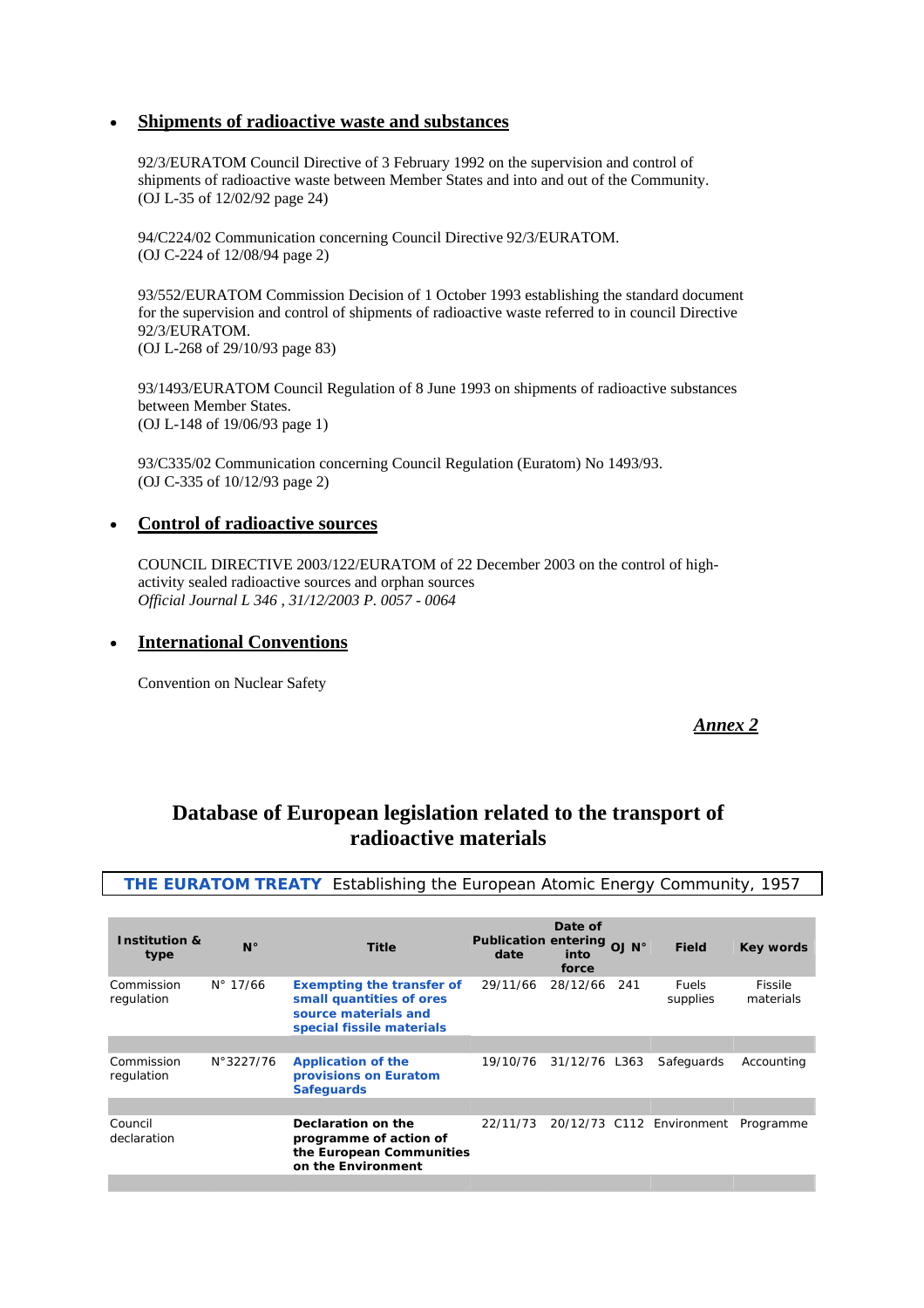| Commission<br>regulation     | N°3137/74          | <b>Exempting the transfer of</b><br>small quantities of ores<br>source materials and<br>special fissile materials<br>(amending regulation<br>N°17/66)                                                 | 12/12/74 | 13/12/74 L333 |      | Fuels<br>supplies            | Fissile<br>materials      |
|------------------------------|--------------------|-------------------------------------------------------------------------------------------------------------------------------------------------------------------------------------------------------|----------|---------------|------|------------------------------|---------------------------|
| Council<br>resolution        |                    | <b>Energy and Environment</b>                                                                                                                                                                         | 3/3/75   | 25/7/75       |      | C168 Environment Environment |                           |
| Council directive 80/836 -   | Euratom            | <b>Amending the directive</b><br>laying down the basic<br>safety standards for the<br>health protection of the<br>general public and<br>workers against the<br>dangers of ionizing<br>radiation       | 15/7/80  | 17/7/80       | L246 | Radio-<br>protection         | Radio-<br>protection      |
|                              |                    |                                                                                                                                                                                                       |          |               |      |                              |                           |
| Council directive 84/467 -   | Euratom            | <b>Amending directive</b><br>80/836/Euratom as<br>regards th basic safety<br>standards for the health<br>protection the general<br>public and workers<br>against the dangers of<br>ionizing radiation | 3/9/84   | 06/9/84       | L467 | Radio-<br>protection         | Radio-<br>protection      |
| Council decision N° 87/600   |                    | <b>Community arrangements</b><br>for the early exchange of<br>information in the event of<br>a radiological emergency                                                                                 | 14/12/87 | 15/3/88       | L371 | Radio-<br>protection         | Radiological<br>emergency |
| Council directive N° 89/618  |                    | <b>Information of the general</b><br>public about health<br>protection measures to be<br>applied & steps to taken in<br>the event of a radiological<br>emergency                                      | 27/11/89 | 27/11/91 L357 |      | Radio-<br>protection         | Radiological<br>emergency |
| Commission<br>regulation     | N°220/90           | <b>Application of the</b><br>provisions on Euratom<br>safeguards (amending<br>regulation N°3227/76)                                                                                                   | 26/1/90  | 15/2/90       | L022 | Safeguards                   | Safeguards                |
| Council directive N° 90/641  |                    | <b>Operational protection of</b><br>outside workers exposed<br>to the risk of ionizing<br>radiation during their<br>activities in controlled<br>areas.                                                | 4/12/90  | 31/12/93 L349 |      | Radio-<br>protection         | Safety at<br>work         |
| Commission<br>recommendation | $N^{\circ}$ 91/444 | <b>Application of the third</b><br>and fourth paragraphs of<br>article 33 of the Euratom<br><b>Treaty</b>                                                                                             | 26/7/91  | 27/8/91       | L238 | Radio-<br>protection         | Ionizing<br>radiation     |
| Council directive N° 92/3    |                    | <b>Supervision &amp; control of</b><br>shipments of radioactive<br>waste between Members<br>States and into and out of<br>the Community                                                               | 3/2/92   | 01/1/94       | L035 | Transport                    | Shipments                 |
| Council directive N°93/75    |                    | <b>Minimum requirements for</b><br>vessels bound for leaving<br><b>Community ports and</b><br>carrying dangerous or<br>polluting goods                                                                | 13/9/93  | 13/9/95 L247  |      | Transport                    | Vessels                   |
| Council<br>regulation        | N° 1493/93         | <b>Shipments of radioactive</b><br>substances between<br><b>Members States</b>                                                                                                                        | 8/6/93   | 19/6/93 L148  |      | Transport                    | Shipment                  |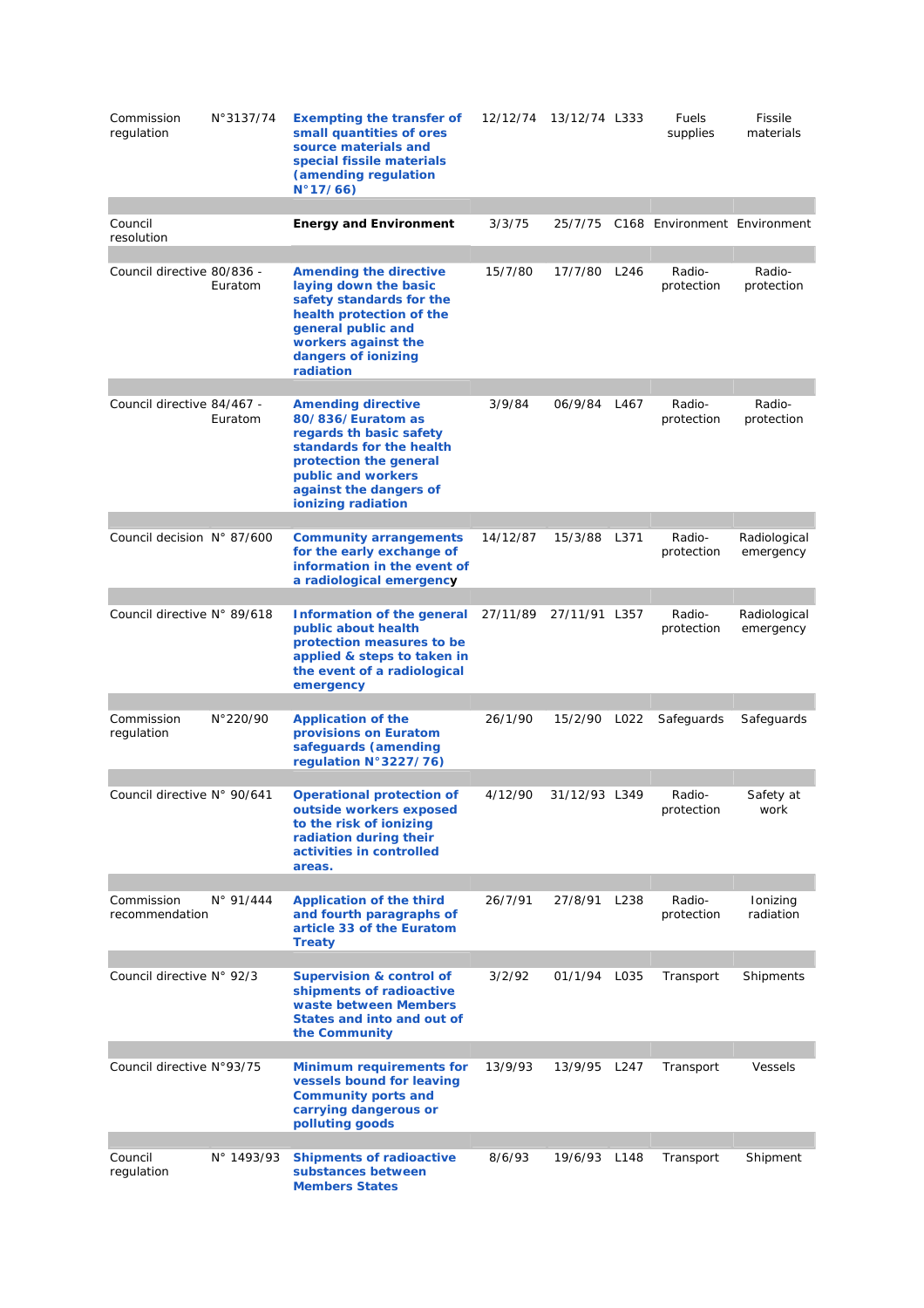| Commission<br>regulation     | N°2130/93          | <b>Application of the</b><br>provisions on Euratom<br>safeguards (amending<br>regulation N°3227/76)                                                                              | 27/7/93  | 15/8/93 L191  |      | Safeguards           | Safeguards            |
|------------------------------|--------------------|----------------------------------------------------------------------------------------------------------------------------------------------------------------------------------|----------|---------------|------|----------------------|-----------------------|
| Commission<br>decision       | $N^{\circ}$ 93/552 | <b>Standard document for the</b><br>supervision and control of<br>shipments of radioactive<br>waste referred to in<br><b>Council directive 92/3</b><br><b>Euratom</b>            | 1/10/93  | 01/1/94       | L268 | Transport            | Shipment              |
|                              |                    |                                                                                                                                                                                  |          |               |      |                      |                       |
| Council<br>resolution        |                    | N°394Y1105 Road freight transport in<br>the single European<br>market                                                                                                            | 24/10/94 | 24/10/94 C309 |      | Transport            | Road<br>transport     |
| Council directive N°94/55/EC |                    | <b>Approximation of the laws</b><br>of the Members States<br>with regard to the<br>transport of dangerous<br>goods by road                                                       | 21/11/94 | 31/12/96 L319 |      | Transport            | Road<br>transport     |
|                              |                    |                                                                                                                                                                                  |          |               |      |                      |                       |
| Council<br>resolution        |                    | N° 395Y0705 Social harmonisation in<br>road freight transport in<br>the internal market                                                                                          | 19/6/95  | 05/7/95 C169  |      | Transport            | Road<br>transport     |
|                              |                    | Council directive N° 95/50/EC <b>Uniform procedures for</b><br>checks on the transport of<br>dangerous goods by road.                                                            | 6/10/95  | 17/10/95 L249 |      | Transport            | Road<br>transport     |
| Council directive N° 96/29   |                    | <b>Basic safety standards for</b><br>the protection of the<br>health of workers & public<br>against the dangers<br>arising from ionizing<br>radiations.                          | 13/5/96  | 13/5/00       | L159 | Radio-<br>protection | Ionizing<br>radiation |
|                              |                    | Council directive N° 96/35/EC Appointment and<br>vocational qualification of<br>safety advisers for the<br>transport of dangerous<br>goods by road, rail and<br>inland waterway. | 3/6/96   | 31/12/99 L145 |      | Transport            | Safety<br>adviser     |
|                              |                    | Council directive N° 96/49/EC Approximation of the laws<br>of the Members States<br>with regard to the<br>transport of dangerous<br>goods by rail.                               | 23/7/96  | 31/12/96 L235 |      | Transport            | Rail transport        |
|                              |                    |                                                                                                                                                                                  |          |               |      |                      |                       |
| Commission<br>directive      |                    | N° 96/86/EC Approximation of the laws<br>of the Members States<br>with regard to the<br>transport of dangerous<br>goods by road (adapting<br>Directive 94/55/EC)                 | 13/12/96 | 24/12/96 L335 |      | Transport            | Road<br>transport     |
| Commission<br>directive      |                    | N° 97/26/EC Minimum requirements for<br>vessels bound for leaving<br><b>Community ports and</b><br>carrying dangerous or<br>polluting goods (amending<br>Directive 93/75/EEC)    | 6/6/97   | 17/6/97 L158  |      | Transport            | Vessels               |
|                              |                    | Council directive N° 98/91/EC Motor vehicles and their<br>trailers intended for the<br>transport of dangerous<br>goods by road (amending<br>Directive 70/156/EEC)                | 14/12/98 | 16/1/99       | L011 | Transport            | Road<br>transport     |
|                              |                    |                                                                                                                                                                                  |          |               |      |                      |                       |

the control of the control of the